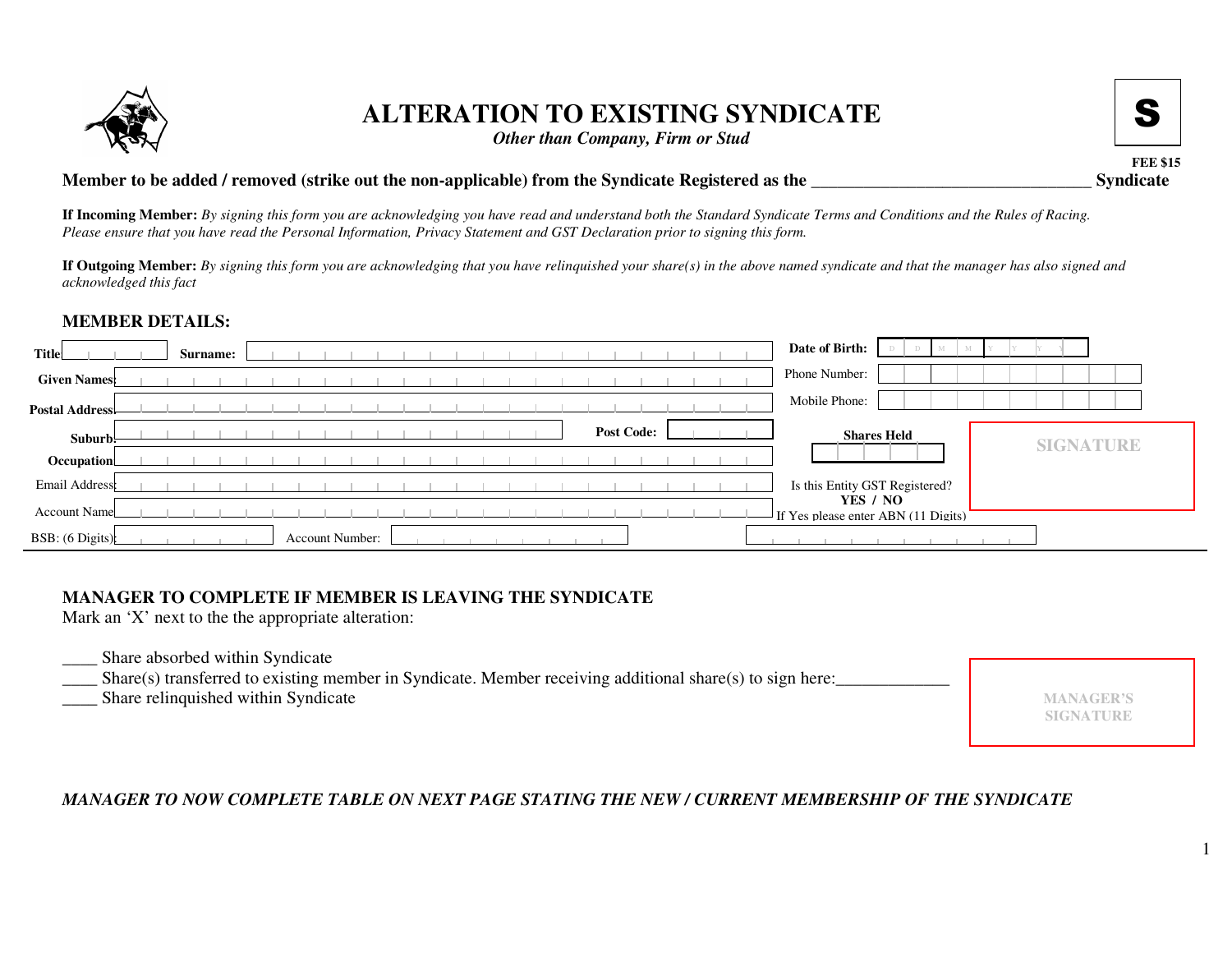### **Current Membership of the Syndicate Registered as the \_\_\_\_\_\_\_\_\_\_\_\_\_\_\_\_\_\_\_\_\_\_\_\_\_\_\_\_\_\_\_\_\_\_\_\_\_\_\_\_\_\_\_\_ Syndicate**

| <b>Name</b>    | Share(s) $/$           | <b>Name</b> | Share(s) $/$    |
|----------------|------------------------|-------------|-----------------|
|                | <b>Percentage Held</b> |             | Percentage Held |
| $\mathbf{I}$ . |                        | 11.         |                 |
| 2.             |                        | 12.         |                 |
| 3.             |                        | 13.         |                 |
| 4.             |                        | 14.         |                 |
| 5.             |                        | 15.         |                 |
| 6.             |                        | 16.         |                 |
| 7.             |                        | 17.         |                 |
| 8.             |                        | 18.         |                 |
| 9.             |                        | 19.         |                 |
| 10.            |                        | 20.         |                 |

## **MANAGER SIGNATURE REQUIRED HERE:** \_\_\_\_\_\_\_\_\_\_\_\_\_\_\_\_\_\_\_\_\_\_\_\_\_\_\_\_\_\_\_\_\_\_\_

Fee is \$15. If paying by cheque, please make cheque payable to 'The Registrar Of Racehorses'. Please mail the completed form to the following address:

The Registrar Of Racehorses Level 7, 51 Druitt St Sydney NSW 2000

| Please circle: Bankcard                        | Visa | Mastercard                                          |  |  |  |  |  |
|------------------------------------------------|------|-----------------------------------------------------|--|--|--|--|--|
| Card Number                                    |      |                                                     |  |  |  |  |  |
| Expiry Date                                    |      | $\frac{1}{2}$ $\frac{1}{2}$ $\frac{1}{2}$ Amount \$ |  |  |  |  |  |
| Cardholder's Name:<br>Signature of Cardholder: |      |                                                     |  |  |  |  |  |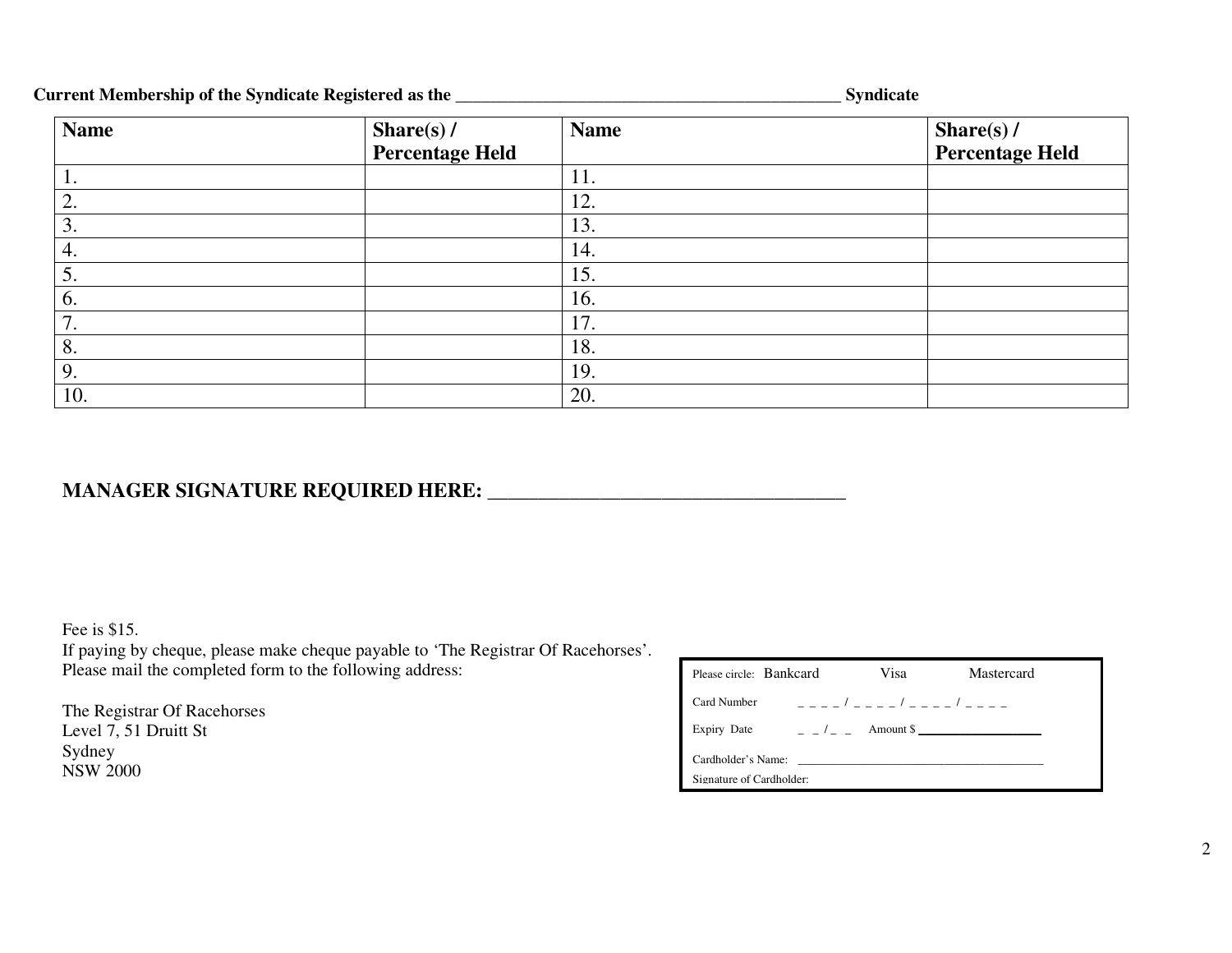## **STANDARD SYNDICATE TERMS AND CONDITIONS**

The Principal Racing Authority accepts no responsibility for any problems that may arise out of the way Syndicates are managed or operated. Accordingly if any Syndicate Member feels aggrieved by the management or conduct of a particular Syndicate he or she must be prepared to resolve the matter privately or take such legal steps as his or her private legal advisors may advise. In this regard the attention of Syndicate Members is drawn to the following Rule of Racing: 69M.The Principal Racing Authority shall not have any responsibility for the due observance by the persons concerned of any Syndicate agreement or any other instrument relating to a Syndicate or for the performance of any legal or equitable obligations of any members of a Syndicate.

- 1. Definitions:
	- (a) "The Syndicate" means the Syndicate as defined by the Australian Rules of Racing and all the members thereof (hereafter referred to as "Members").
	- (b) "The Principal Racing Authority" means any Principal Racing Authority as defined by the Australian Rules of Racing.
	- (c) "The Syndicate's Horse(s)" means the horse(s) registered as or to be registered by the Syndicate.
	- (d) "The Manager" means the person required under the Rules of Racing to act for and represent the Syndicate in all respects. "Monthly Fees" means the Calendar Monthly expenses payable in respect of the Syndicate shares held and payable on account of
	- and including breaking in, stabling, training, racing, floating and other transportation, spelling, agistment, insurance, veterinary services, Jockeys fees (other than Prize money percentages), gear, colours, bulletins and other communications, calling of Meetings, stamp duties, postage, management, printing of accounts, and all other costs associated with the Syndicate.
	- (f) "Ordinary Resolution" means
		- (i) A resolution passed by Members holding a majority of shares at a duly convened meeting or
	- (ii) A resolution contained in a letter presented to the Principal Racing Authority signed by Members holding a majority of shares. (g) "Shares" means the shares in the Syndicate.
	- (h) "Special Resolution" means
		- (i) A resolution passed by Members holding in aggregate at least seventy five per cent (75%) of Shares at a duly convened meeting or (ii) A resolution contained in a letter presented to the Principal Racing Authority signed by Members holding in aggregate at least seventy five per cent (75%) of the Shares.
	- (i) "Duly Serving "means either delivering personally to the person concerned or sending it by prepaid post to the person to be served at the address shown in the Register maintained by the Manager.
- 2. (a) The application to register the Syndicate shall be submitted by the Manager for approval and due registration by the Principal Racing Authority and thereafter the Manager shall forward to the Members a copy of this Agreement.
	- (b) No Disqualified Person (within the meaning of that term as provided in the Rules of Racing) shall be eligible to become or to continue as a Member of the Syndicate.
- 3. (a) The Monthly Fees for each Share shall become due and payable to the Manager by each of the Members on the first day of EACH and every MONTH during the currency of the Syndicate. For the purposes of this Agreement a bank account shall be established and operated by the Manager in the Syndicate's name, together with such other signatories as are from time to time decided by Ordinary Resolution.
	- (b) From the Monthly Fees the Manager shall pay all of the Syndicate expenses including payment to the Manager for his services to the Syndicate of an amount agreed upon by the syndicate members each calendar month.
	- (c) The Monthly Fees may be varied by the Manager by Duly Serving notice in writing on the Members specifying the reason for and the nature of the variations.
- 4. (a) The Manager for the time being shall be the member first nominated on the Syndicate Application form.
	- (b) Subject to Clause 4(c) and any Ordinary or Special Resolutions which are not inconsistent with this Agreement and the Rules of Racing, the Manager has complete power to manage the Syndicate's Horse(s) on behalf of the Syndicate.
	- (c) The Syndicate shall from time to time by Ordinary Resolution determine if and when the Syndicate's Horse(s) (or any progeny)
	- shall commence their racing career, retire for breeding or stud duties, be gelded, or sold or change trainer.
	- (d) Without limiting the generality of Clause 4(b) the Manager's duties include -
		- (1) The keeping of a Register noting: (i) The names and addresses of the Members and the number of shares held by each, and
		- (ii) Dates of entries in the Register.
		- (2) Keeping the accounts of the Syndicate and if requested by the members, send a copy thereof to the Members every THREE Months.
		- (3) Ensuring that all fees owing by the Members are paid and that at all times the Members are financial.<br>(4) Insuring and keeping insured the Syndicate's Horse(s) to protect the best interests of the Members.
		- (4) Insuring and keeping insured the Syndicate's Horse(s) to protect the best interests of the Members.<br>(5) Preparation and distribution of monthly bulletins.
		- Preparation and distribution of monthly bulletins.
		- (6) Completing and lodging with the Principal Racing Authority in the form from time to time prescribed the particulars of such additional horse acquired by the Syndicate immediately after each additional horse is acquired, together with the prescribed fee.
		- (7) Notifying the Principal Racing Authority in writing of every change in the membership of a Syndicate (including a death of a Member), every change in the percentage of a Member's interest in the Syndicate, and every change in the Member's registered address, within fourteen days of the change.
		- (8) Ensuring that any new Member joining the Syndicate shall execute a Standard Syndicate Agreement and forward it to the Principal Racing Authority concerned together with the prescribed fee.
		- (9) Punctual compliance in all respects with the requirements of the Principal Racing Authority from time to time in force relating to syndicated horses.
		- (10) Ensuring that at all times the syndicate is fully subscribed.
		- (11) Ensuring that the Syndicate's horse(s) remain in the State in which the Syndicate was registered unless the members of the Syndicate so decide by an Ordinary Resolution.
	- (e) The Manager may retire thirty (30) days after Duly Serving the Members with a notice of his intention so to do and he may be removed by Ordinary Resolution.
	- (f) Upon retirement or removal of the Manager, the person named after the name of the Manager on the Certificate of Registration of the first horse registered by the Syndicate shall be the new Manager of the Syndicate unless the Members by Ordinary Resolution appoint another one of their number to be the Manager. The Syndicate shall immediately notify the Principal Racing Authority upon the resignation or removal of the Manager or the appointment of a new Manager.
- 5. (a) All prize moneys received by the Syndicate shall be distributed by the Manager on a monthly basis to the Members PRO-RATA to the number of Shares held by each of them PROVIDED THAT the Manager may set off against any Members entitlement any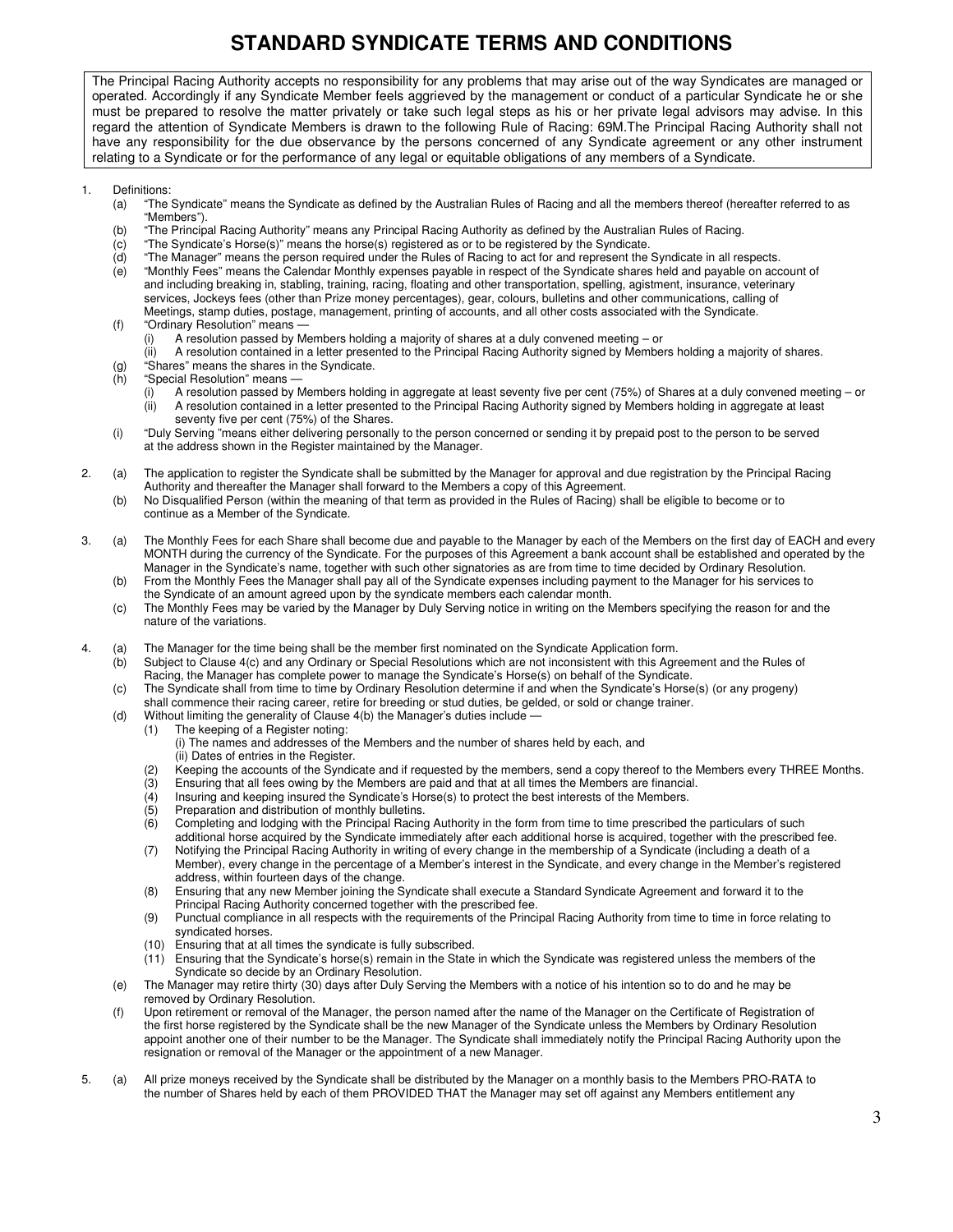amounts then outstanding by that Member on account of Monthly Fees.

- 6. The Syndicate's Horse(s) shall be available for inspection at all reasonable times after arrangements for any such inspection have been made by the Member with the Manager.
- 7. The Manager shall acquire from the relevant Racing Club such enclosure passes as may be available for any race meeting at which the Syndicate's Horse(s) is engaged and such passes shall be issued on a rotational basis to any Member who may require them.
- 8. Shares may be offered for sale during the currency of the Syndicate provided that the remaining Members shall have the first option to purchase them. In the event that the Manager disposes of such Shares for a Member a commission of not more than 8% may be due and payable to the

Manager therefore.

- 9. (a) The Manager may at any time call a meeting of Members.<br>(b) The Manager shall call a meeting of Members within fourte
	- The Manager shall call a meeting of Members within fourteen (14) days of receiving a requisition in writing signed by Members holding in the aggregate at least twenty-five (25%) of the total number of Shares.
	- (c) A Member's requisition must state clearly the objectives of the meeting and the terms of any resolution proposed to be submitted to the meeting.
	- (d) The Manager shall call meetings by Duly Serving Members with a circular giving fourteen (14) days clear notice of the meeting and specifying:
		- (i) the time and place of the meeting<br>(ii) the objectives of the meeting and
		- the objectives of the meeting and the terms of any resolution proposed to be submitted to the meeting, and
		- (iii) a statement that postal votes for any resolution will be accepted and that Members may appoint a proxy to attend in their stead.
	- (e) The quorum for meetings shall be Members who hold in the aggregate at least twenty-five per cent (25%) of the Shares, present personally or by proxy.
	- (f) Each Share shall carry the right to one vote.
- (g) Any Member may at or after a meeting inspect all documents relating to the giving of votes on any matter determined at that meeting. 10. In the event that any Member fails to pay the Monthly Fees payable by him hereunder within one month after being Duly Served with a written notice demanding payment the Manager shall cause the defaulting Member Share(s) in the Syndicate to be de-registered and such shareholding shall then be offered for sale. Any moneys remaining after settlement of the amounts due by the defaulting Member shall become due and payable to the defaulting Member and such Member shall do all things necessary to give effect to this clause.
- 11. Shares may be held in more than one name and will be registered with the Manager accordingly. However, this Agreement must be executed by each of the joint owners.
- 12. The terms and conditions of this Agreement may only be amended by Special Resolution.
- 13. The Members hold their respective shares in the Syndicate as beneficial owners and tenants in common of the Syndicate's Horse(s) and all other assets of the Syndicate.
- 14. (a) Every Syndicate shall be terminated if:
	- (i) the Syndicate's horse(s) has been sold or otherwise disposed of on behalf of the Syndicate or has died, or<br>(ii) the Syndicate so resolves by Special Resolution. the Syndicate so resolves by Special Resolution.
	- (b) Upon termination of the Syndicate the Manager shall sell or otherwise convert the assets of the Syndicate into cash and divide the proceeds (less all proper costs and outgoings and any provision for liabilities) among the Members in proportion to the number of Shares held by them respectively, after deducting from a Member's Share of these proceeds any Monthly Fees then due but unpaid by that Member, and the Syndicate's registration with the Principal Racing Authority shall be cancelled.
- 15. The Manager may appoint at any time up to three Members who in addition to himself shall be registered on the Certificate of Registration of the Syndicate (such persons to be known as Syndicate Representatives). The first named person on the Certificate of Registration of the Syndicate shall be the Manager. The Syndicate Representatives shall act in accordance with all Ordinary and Special Resolutions of the Members which are not inconsistent with this Agreement and the Rules of Racing.<br>16. (a) A Syndicate Representative may resign thirty (30) days after Duly Serving
- A Syndicate Representative may resign thirty (30) days after Duly Serving the Members with a notice of his intention so to do and he may be removed by Ordinary Resolution.
	- (b) Upon resignation or removal of one or more of the Syndicate Representatives, the Syndicate Members may by Ordinary Resolution appoint one or more of their number to be Syndicate Representative/s. The Syndicate shall immediately notify the Principal Racing Authority of the resignation, removal or appointment of a Syndicate Representative.
- 17. The Members hereby indemnify the Manager and the Syndicate Representatives in their capacity as Manager and Syndicate Representatives for all payments required in respect of the fees and expenses associated with any Syndicate Horses.